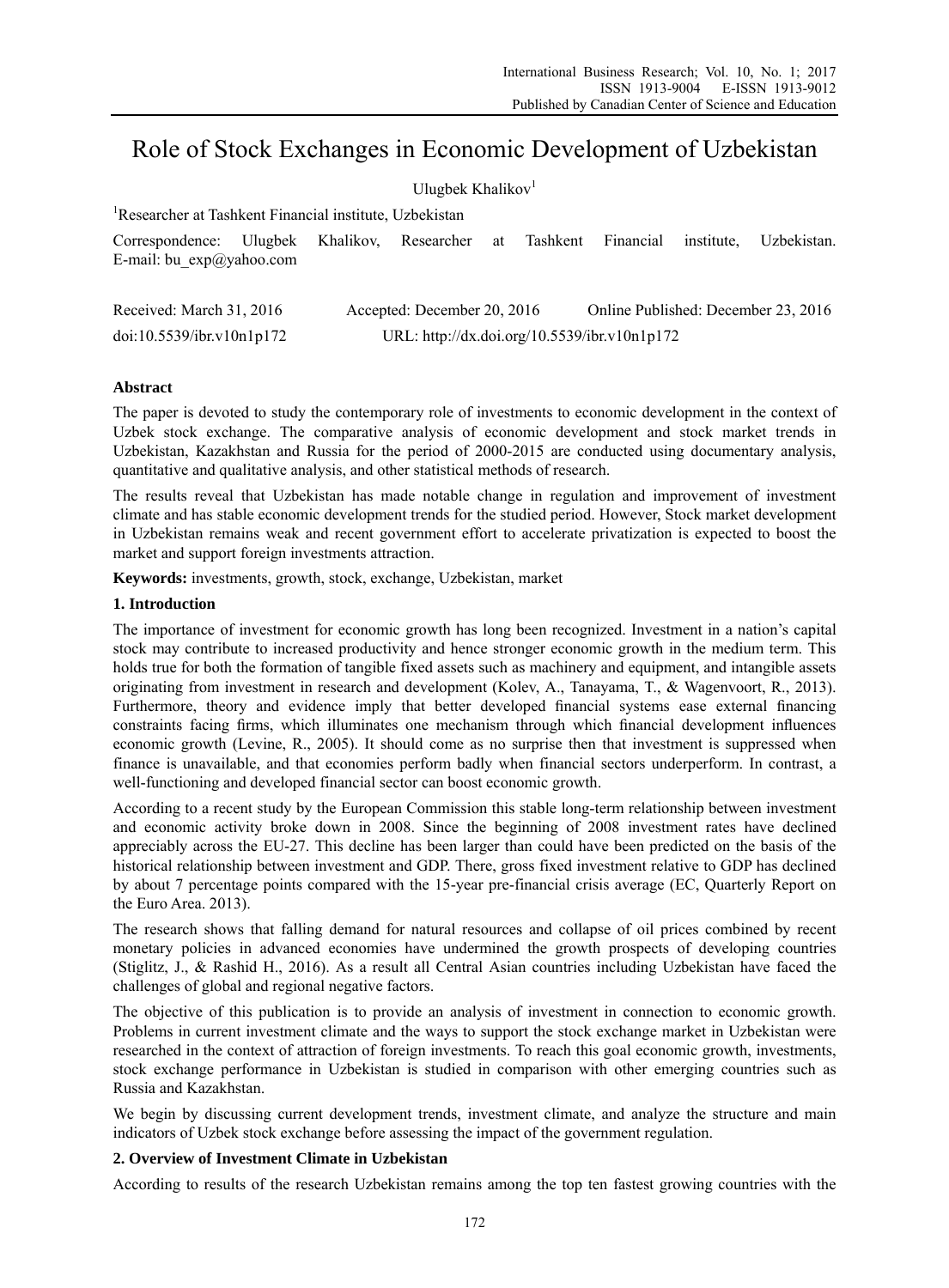annual GDP growth rate of 8.0% (Burkhanov, U., Maitah, M., & Amonov, Kh., 2015) and outperforming its oil dependent neighbors such as Kazakhstan and Russia (figure 1).

The government of Uzbekistan declares that attracting foreign direct investment is core priority and there were more than 50 legislative documents issued to accelerate and coordinate investment processes. The legislation provides a wide range of guarantees to investors, including: protection against discrimination, protection from harm caused by retroactive implementation of legislation, protection from interference by the state in the economic activity of foreign investors, and protection from any changes in legislation that worsens foreign investment conditions (Burkhanov, U., & et. al., 2015).



Figure 1. GDP growth rate of Uzbekistan, Kazakhstan and Russia<sup>1</sup>

Recently, Uzbekistan has made notable improvement in investment climate and consequently in World Bank's Doing Business Index is ranked is in Top-10 economies showing the most in performance indicators in 2014/15 (table 1)

|  | Table 1. The changes of Uzbekistan's indicators in World Bank's Doing Business Index <sup>2</sup> |  |  |  |  |  |  |
|--|---------------------------------------------------------------------------------------------------|--|--|--|--|--|--|
|  |                                                                                                   |  |  |  |  |  |  |
|  |                                                                                                   |  |  |  |  |  |  |

|                            | Overall ranking |                |  |
|----------------------------|-----------------|----------------|--|
| Years                      | Position        | Change $(+/-)$ |  |
| DB 2015                    | 141             | ▲5             |  |
| DB 2016                    | 87              | $\triangle$ 54 |  |
| <i>Indicators</i>          | DB-2016         | $+/-$          |  |
| <b>Starting a Business</b> | 42              | $\triangle 22$ |  |
| Registering Property       | 87              | $\triangle$ 26 |  |
| Getting Credit             | 42              | $\triangle 63$ |  |

The study shows that the overall business climate may be described as stable, but with a potential for rapid growth in the event of more radical reforms towards privatization and reduced state regulation of the economy.

Uzbekistan could keep stable rates of capital investments during and post financial-crisis period, which allowed beginning to modernize of industry and diversify of the economy. In contrast, the rates of capital investments in Kazakhstan were more volatile and reduced to about 24% of GDP in 2014, comparing its peak period (35% in 2007). Also, Russian economy badly hurt by Western sanctions fell behind to Uzbekistan with about 20% of GDP in 2014 against 25% of GDP in Uzbekistan for the same time (figure 2).

However, the Western sanctions to Russia (which is the main trading partner of Central Asian countries) severely damage foreign currency inflows to Uzbekistan and government plans to fill this gap through massive privatization program. The figure 3 shows increasing volume of FDI in Uzbek economy. In the absence of reliable data on portfolio of foreign investments the figure represents general positive trend.

 $\overline{a}$ 

<sup>&</sup>lt;sup>1</sup>Prepared by the author on the bases of www.theglobaleconomy.com data.

<sup>&</sup>lt;sup>2</sup> Author's calculations based on the World Bank Doing Business Index Report, 2016.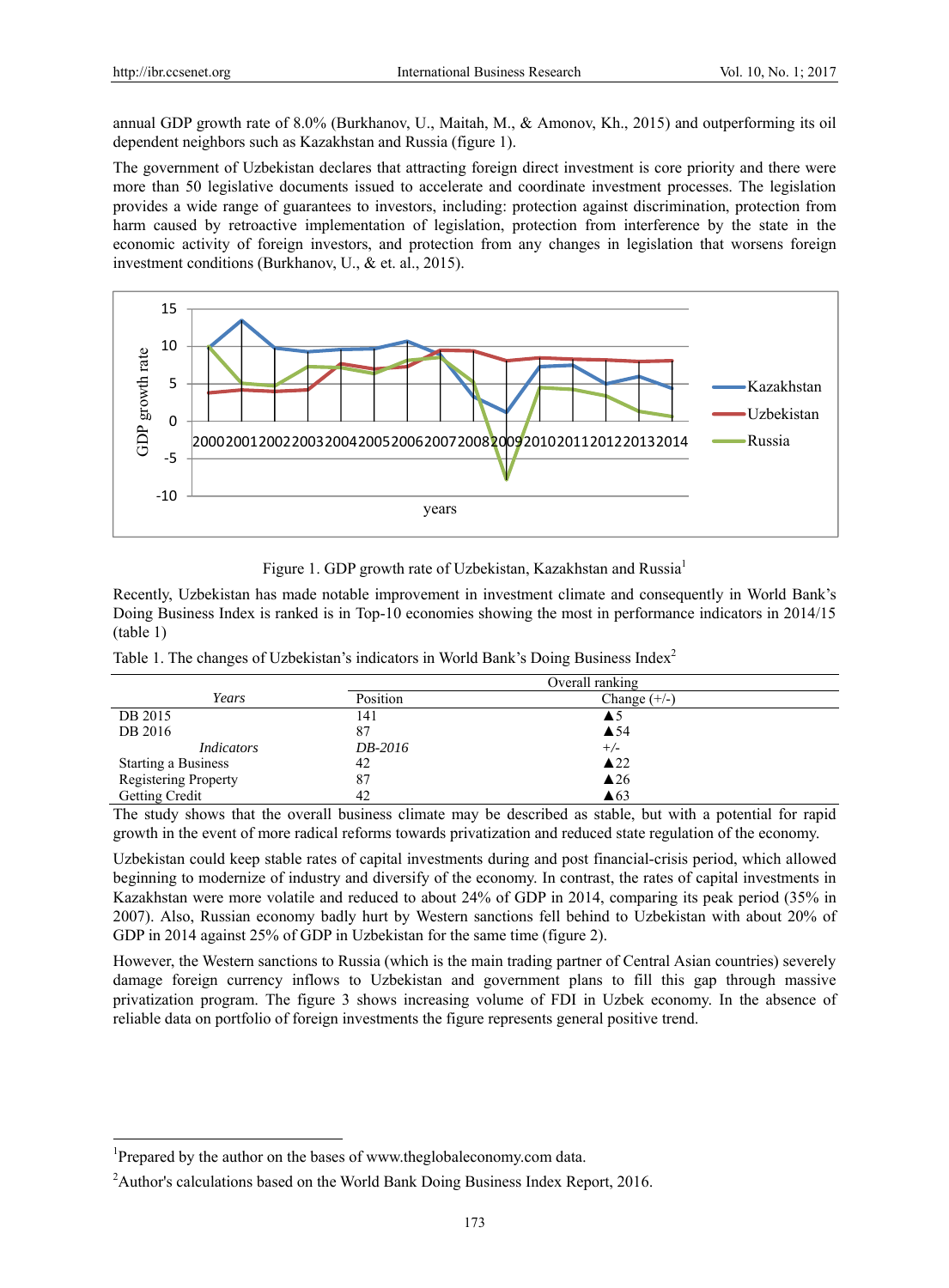

Figure 2. Capital investments in Uzbekistan, Kazakhstan and Russia<sup>3</sup>



Figure 3. Foreign direct investments in Uzbekistan<sup>4</sup>

As of 2016 the government started new privatization program aimed reducing the level of state share in the economy to strategically and economically reasonable levels (figure 4). According to the state program in 5 years more than 85% of GDP should be generated by private sector.



Figure 4. Increasing private sector share in Uzbekistan<sup>5</sup>

The program includes privatization of 1247 state enterprises and assets, including 512 enterprises - at "zero cost"

<sup>&</sup>lt;sup>3</sup>Prepared by the author on the bases of www.theglobaleconomy.com data.

<sup>&</sup>lt;sup>4</sup>www.theglobaleconomy.com/Uzbekistan

<sup>&</sup>lt;sup>5</sup>The Ministry of Finance of the Republic of Uzbekistan data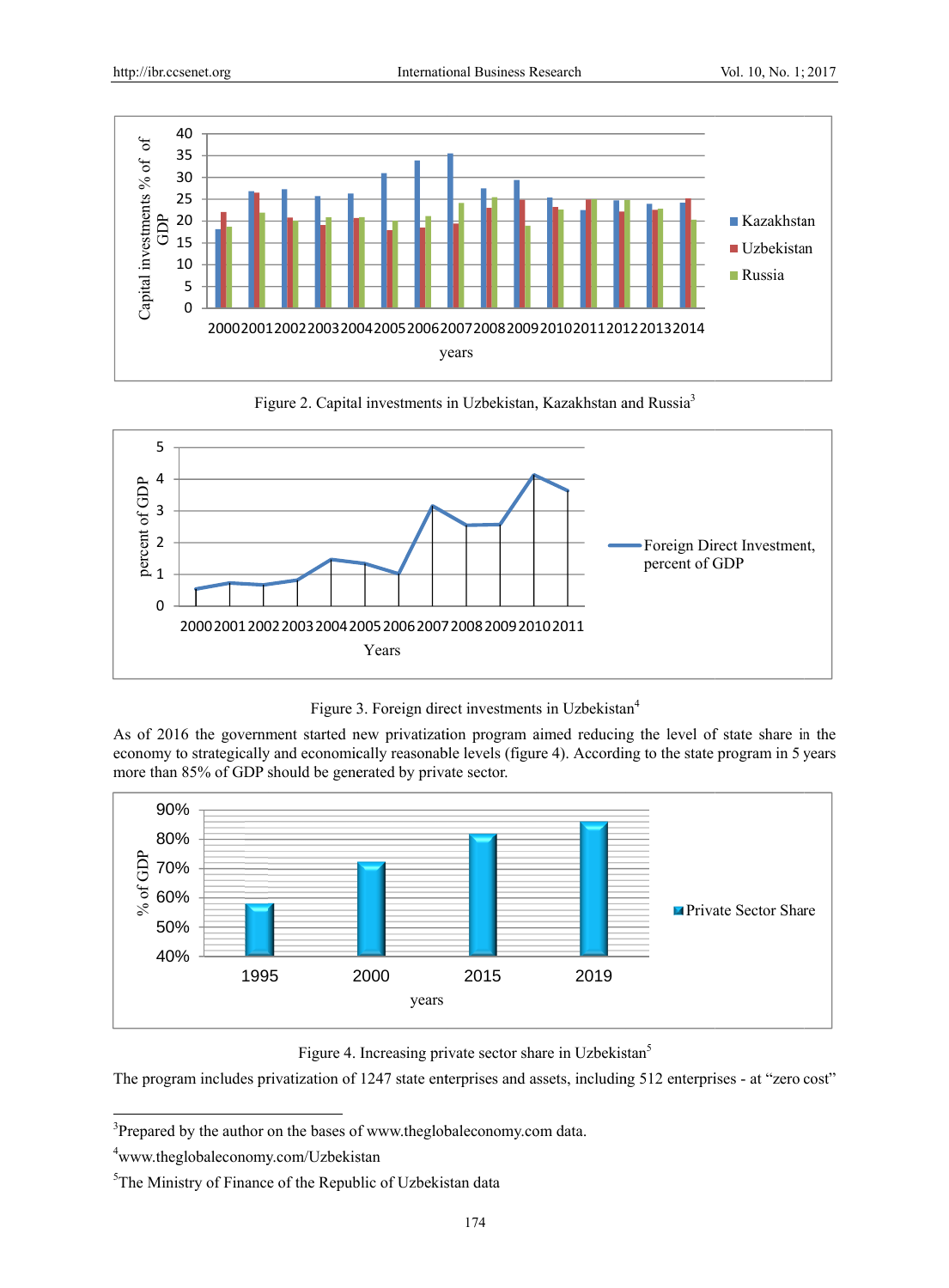and sale of the state share in 68 large-scale enterprises ("Ferghana-azot", "Navoi-azot", "Photon" "Dzijak accumulator plant", "Qizilkum cement", "Urgench excavator plant", etc.) only for our strategic foreign investors.

## **3. Analysis of Uzbek Stock Market**

The stock exchange in Uzbekistan is in the stage of formation. With the recent legislative changes to improve regulation of corporations and corporate governance government want to accelerate reforms and decrease state participation in economy.

Stock market capitalization of about 50 percent of GDP and more is an indication of a well-developed stock market (www.theglobaleconomy.com). Yet, in most countries the stock market almost does not exist and it's close to zero.

The stock market capitalization is calculated as the number of shares traded on the stock exchange times their prices. It is a measure of the size of the stock market in the country. It is usually reported as percent of GDP so that we can evaluate the size of the stock market relative to the size of the economy.

The figure 5 compares stock market capitalization rate of Uzbekistan, Kazakhstan and Russia. However, the data for Uzbekistan provided only till 2006 and the stock market capitalization rate is about 4% of GDP which is still remains low comparing the other two (OECD, 2012).



Figure 5. Stock market capitalization in Uzbekistan<sup>6</sup>



#### Figure 6. Stock market turnover ratio, Uzbekistan<sup>7</sup>

Among studied countries the highest capitalization rate in Kazakhstan, but high volatility and recent sharp decline can be seen from the figure. Russia stock market capitalization with average 20% of GDP remains more stable during the studied period.

The low capitalization rates during 2000-2006, in Uzbekistan can be explained by declining stock market turnover ratio (figure 6). Lack of data for the recent years makes impossible to conduct analysis for this market indicator.

 $\overline{a}$ 

<sup>&</sup>lt;sup>6</sup>Prepared by the author on the bases of www.theglobaleconomy.com data

<sup>7</sup> www.theglobaleconomy.com/Uzbekistan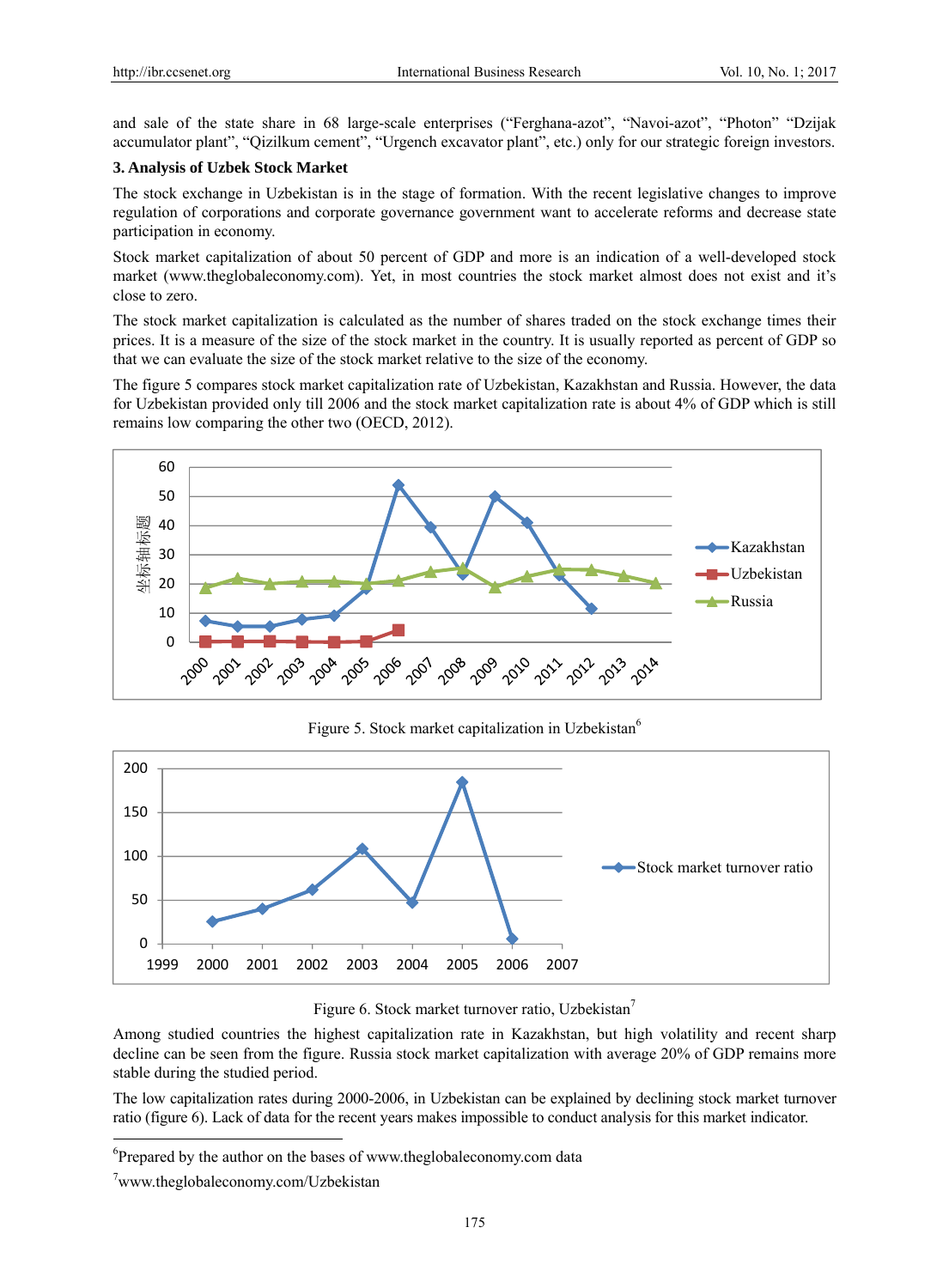The stock market could be composed of a few large companies whose shares are seldom traded and large stock market capitalization does not necessarily mean that the stock market is active.

The results of Uzbek government effort to revive the market it shows some signs of improvement. For instance, at the end of 2015 the number of concluded deals at the Republican Stock Exchange "Tashkent" has reached a record high in the last five years - 2794 deal, which is more than three times the figure for the same period in 2014 (893 deals) (Stock Exchange Review, 2015). The steady rise can be seen in total market turnover (figure 7) which is reached in 161 bln. UZS in 2015.



Figure 7. Deals concluded in stock market, bln. UZS<sup>8</sup>

In addition, the other positive indicator of stock market can be seen in increased number of listed companies in Uzbekistan from the beginning of 2015. The 128 new companies were included in the quotation list, and at the end of 2015 their number reached to 261 (figure 8). The data for Uzbekistan is not provided for 2008-2010, however the figure presents the positive trend comparing for other studied stock markets.

The analysis of quality indicators of listed companies shows that the 24 joint stock companies meet the requirements of category "A", 28 of them meet the requirements of category "B", 177 - in category "C" and 32 in category "P" (Stock Exchange Review, 2015). Among the listed companies - commercial banks, insurance companies, enterprises of oil and gas, production of construction materials, agriculture, energy, metals and others.



Figure 8. Number of listed companies of selected countries<sup>9</sup>

The study reveals that in the structure of total exchange turnover secondary market securities is dominated 58.8%

<sup>&</sup>lt;sup>8</sup>Stock Exchange Review, 2015

<sup>&</sup>lt;sup>9</sup> Prepared by author on the basis data from Stock Exchange Review, 2015 and www.theglobaleconomy.com/Uzbekistan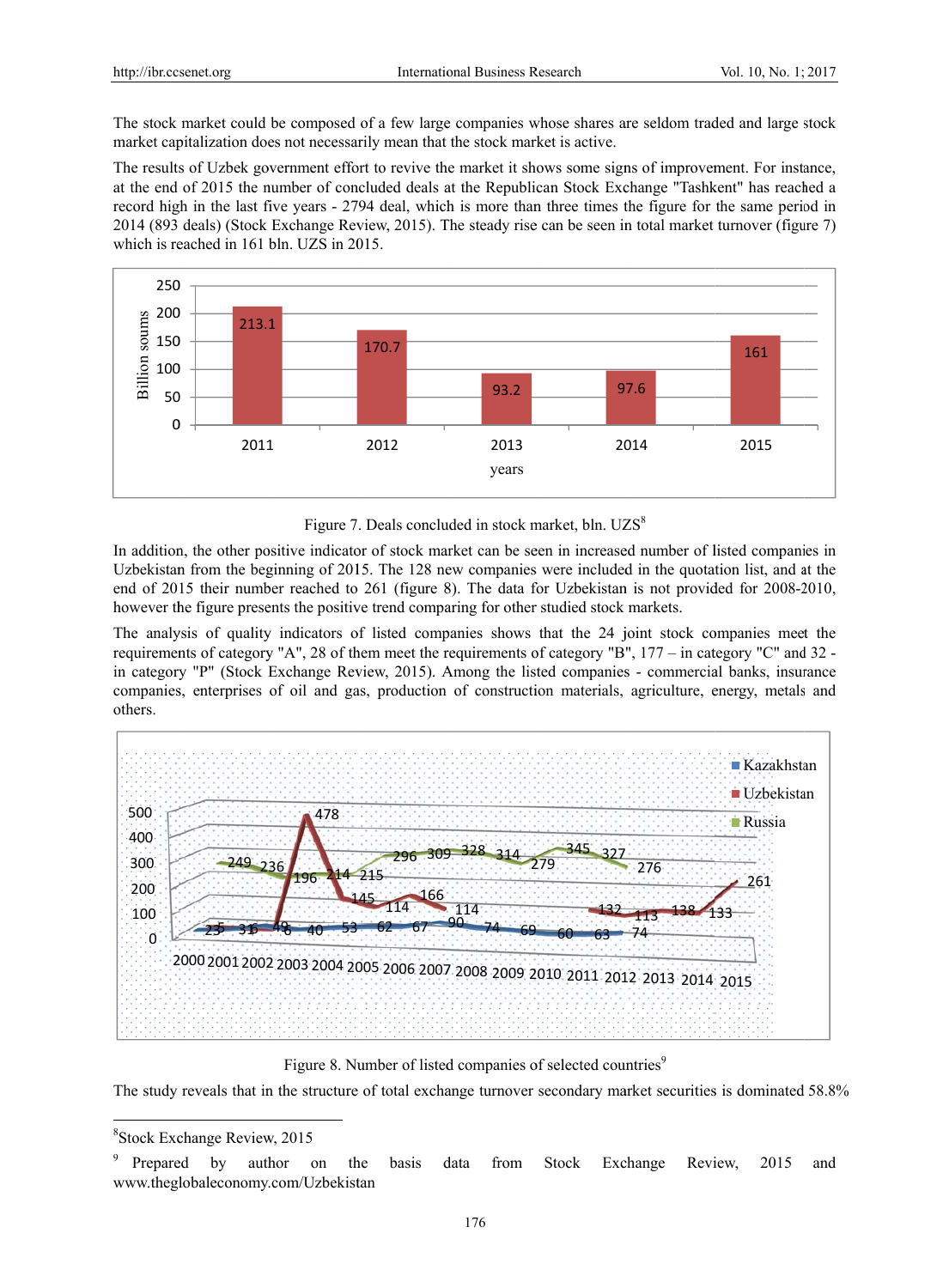of the total turnover or 94.7 bln.UZS (Figure 9), or the absolute turnover of this market rose almost 3 times in comparison with the year 2014 (32.2 bln.UZS).



Figure 9. Stock market structure, Uzbekistan<sup>10</sup>

The analysis of stock exchange indices from the categories of investors, it should be noted that the volume of investments of legal entities is a major part of the exchange turnover – 95.0 bln. UZS or 81.8% of total turnover. At the same time, a slight decrease in investment activity from individuals, whose share in the stock exchange turnover amounted to 18.2%, or 18.6 bln. UZS.

Analysis of IPO market results that 7 out of top 10 IPO are made by banks and this situation can be explained by remaining high interest from investors to this sector (table 2). For instance, 93.1% of investors preferred banks securities in 2015, while this data for 2014 was 93.4%.

Table 2. Top 10 IPO's in Uzbekistan in 2015<sup>11</sup>

| Name of company              | Industry                  | IPO volume, bln. UzS |  |
|------------------------------|---------------------------|----------------------|--|
| Ipoteka-bank                 | <b>Banking</b>            | 56.5                 |  |
| InFinBank                    | Banking                   | 15.7                 |  |
| Alogabank                    | <b>Banking</b>            | 13.7                 |  |
| Trastbank                    | <b>Banking</b>            | 13.1                 |  |
| Asia Alliance Bank           | <b>Banking</b>            | 12.6                 |  |
| O"zsanoatqurilishbank        | <b>Banking</b>            | 11.7                 |  |
| Qo'qon yog'-moy              | Food industry association | 6.4                  |  |
| Kapitalbank                  | <b>Banking</b>            | 5.0                  |  |
| Kogon Yog-Ekstraksiya zavodi | Food industry association | 5.0                  |  |
| Turonbank                    | Banking                   | 4.1                  |  |

The study of sectorial structure of stock markets is also important, because it's a good indicator showing how stock market represents the whole economy. Thus, the study considers the sectorial structure of Uzbek stock exchange in 2015 (figure 10). It reveals that bank securities were the most traded assets for the 2015 totaling 87.8% of all trade, followed by agroindustry sector with 7%. And, all other sectors of economy even could not made 5% of trades. This evidence's previous studies (Burkhanov U., Maitah M. & Amonov Kh., 2015) that the economy lacks of well diversification and need further reforms towards to market liberalization.

 $\overline{a}$ 

<sup>&</sup>lt;sup>10</sup>Stock Exchange Review, 2015

<sup>&</sup>lt;sup>11</sup>Stock Exchange Review, 2015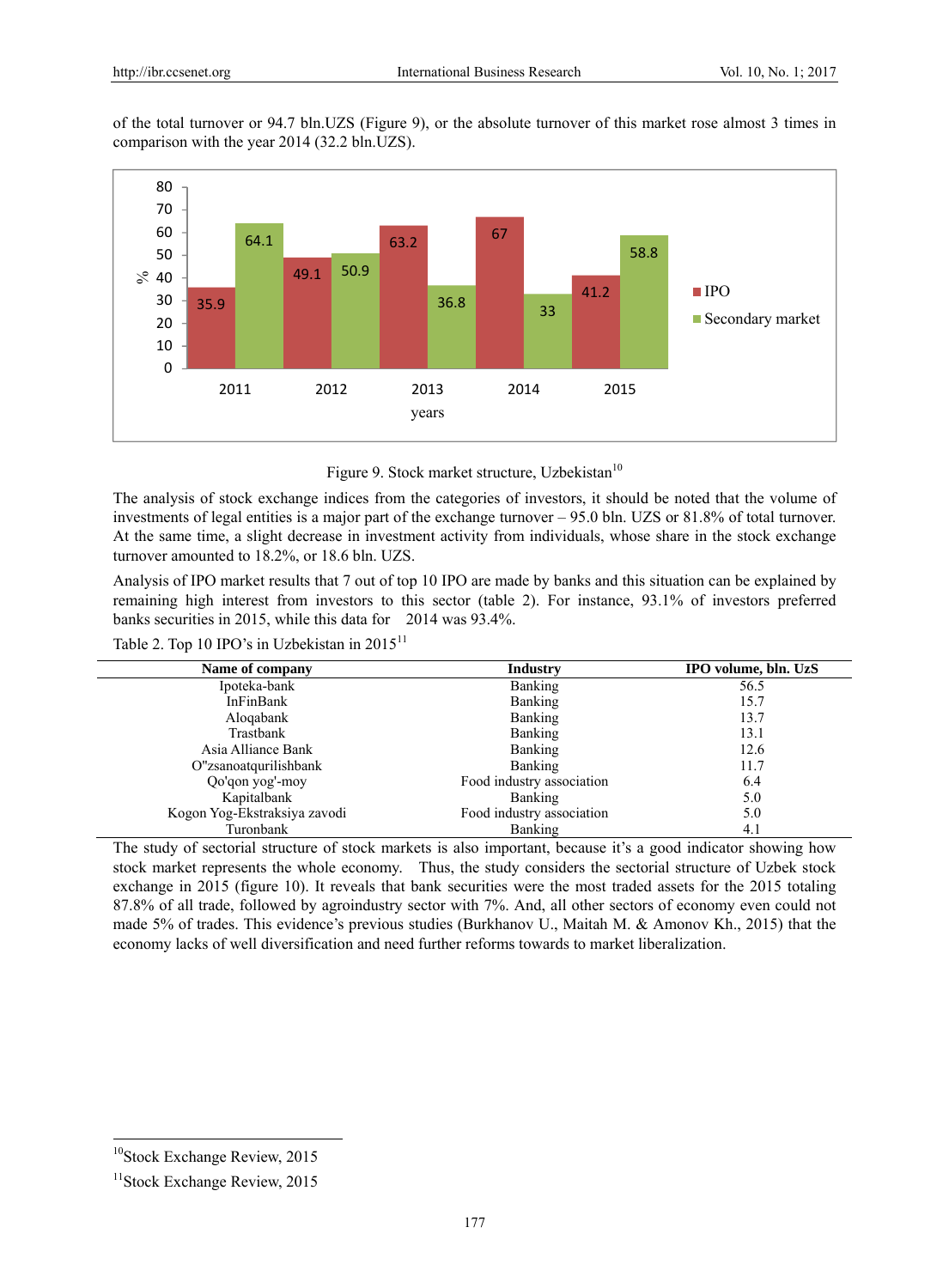

Figure 10. The sectorial structure of stock market, Uzbekistan<sup>12</sup>

# 4. Foreign Experience of Investment Attraction

The research reveals that (Review.uz, 2016) to support stock exchange the priority is given to foreign investors in privatization program. According to presidential decree dated March 19, 2012 Korea exchange (KRX) is expected to become a shareholder of Tashkent RSE in 2014 by acquiring 25 percent in the equity capital. Meantime, shareholders of RSE are local largest commercial banks and state (www.wikipedia.org).

In this context studying advanced foreign experience is worthwhile in developing national strategy. The increased role of stock exchanges to attract foreign investments can be seen in one of the fast growing economies. in South Korea

According to the study at the end of 2011, foreign ownership of domestic exchange-listed shares accounted for KRW 351.5 trillion, just over 30% of the total market capitalization of KRW 1.148 trillion (figure 11). The domestic stock market was first opened to foreign investors in 1992. The percentage of domestic shares owned by foreign investors steadily climbed until it hit a peak of 42.1% in July of 2004. However, owing in large part to the 2008 financial crisis, rallies of equities in emerging markets, and global investor portfolio adjustments, foreign ownership has been on a generally downward trend as a percentage of the market, starting in 2005. Nevertheless, for past few years foreign ownership had increased again at a slower pace (www.kofia.or.kr).



Holdings of Listed Stocks by Foreign Investors



<sup>&</sup>lt;sup>12</sup>Stock Exchange Review, 2015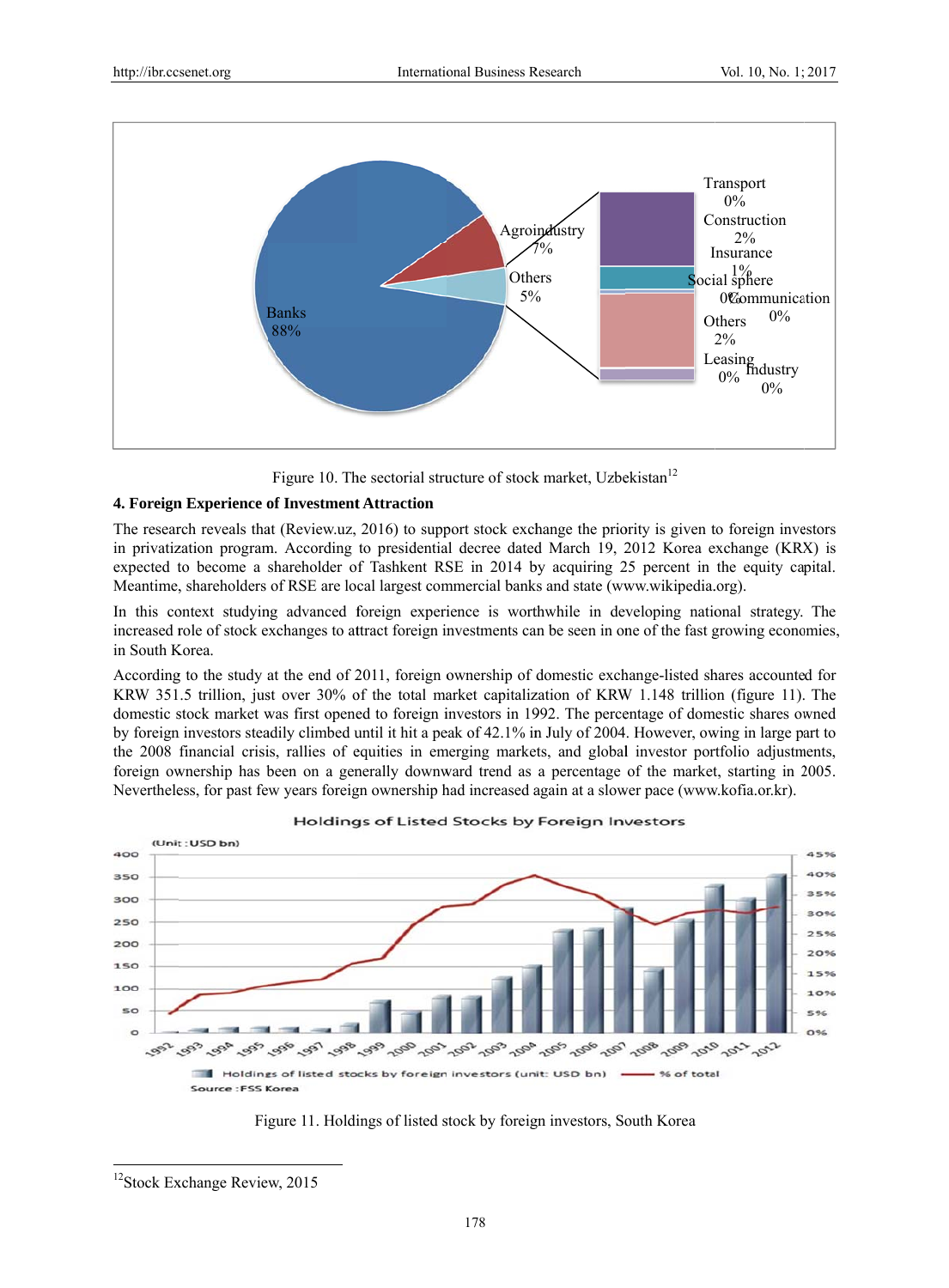Further, the analysis of South Korean market shows (figure 12) slight decline in the number of registered foreign investors starting from 2010, however, holdings of listed stocks were increased from about 30% in 2010 to 33% in 2012.



Number of Registered Foreign Investors

Figure 12. Number of registered foreign investors, South Korea

It is also worth knowing that the quantitative easing in the US and Europe's LTRO efforts spurred a shift in liquidity toward capital markets, which will possibly lead to a worldwide stock rally (Stiglitz J. and Rashid H., 2016).

The results of other study show that starting from 2013 Russian stock indicators climbed down reflecting to low oil prices and western sanctions (Jain S., 2015). The Russian government is attempting to recover stock market loss by attraction of foreign investors, which planned to take place through the change of dividend policy of the country's leading state corporations as well as implementation of other regulation measures. According to a recent change, all the country's leading state-owned companies and corporations will use the new dividend policy, which involves payment of dividends in the amount of not less than 25% of their annual profit (Gerden E E., 2015).

According to analysts, so far, the majority of foreign investors, which suspended their activities in Russia due to the crisis, have decided to return to the market. The ever growing interest is observed in the case of a wide range of foreign investors from hedge funds to large investment funds. Overall, the biggest activities of foreigners in the Russian market are currently observed in the segments of corporate bonds, as well as government bonds and equities.

Devaluation of the Russian currency – Rouble against the US dollar, euro and other currencies, (which are used for commodities' trading), has made many Russian industrial sectors, such as agriculture, processing, textiles, petrochemicals, more competitive and, therefore, more attractive to foreign investors. In addition, many assets in the Russian market are currently undervalued (www.globalinvestormagazine.com).

## **5. Conclus sion**

The study is motivated by the global and regional challenges developing markets have faced in recent years. This article provides empirical evidence on economic development, investment climate and stock market in Uzbekistan. Despite the stable economic growth rates and recent improvement (upgrading to 87 position in global ranking) in WB doing Business index, Uzbekistan needs rapid reforms towards to market liberalization. The comparative analysis of stock markets in Uzbekistan, Kazakhstan and Russia for the period of 2000-2015 is resulted, that Uzbek stock market remains weak and recent government effort to accelerate privatization is expected to boost the market and support foreign investments attraction. However, as recent study revealed that positive trend with increasing number of listed companies and revitalized trade in stock exchange can be seen in preliminary results of reforms.

In sum, the research attempts to assess investment environment and to provide empirical evidence of stock market insides in Uzbekistan and reveals existing problems for future research.